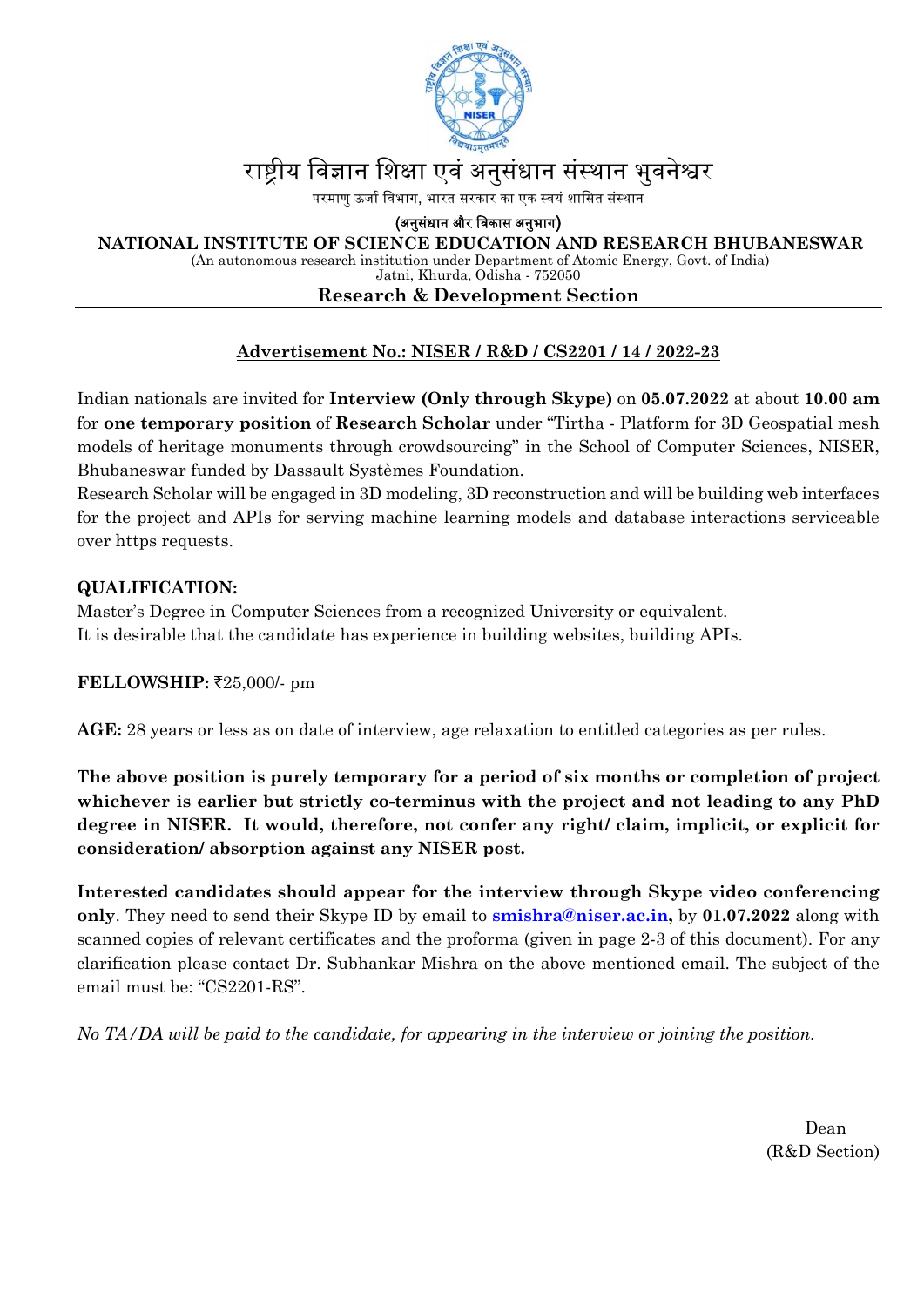

# राष्ट्रीय विज्ञान शिक्षा एवं अनुसंधान संस्थान भुवनेश्वर

.<br>परमाणु ऊर्जा विभाग, भारत सरकार का एक स्वयं शासित संस्थान

(अनुसंधान और िवकास अनुभाग)

#### **NATIONAL INSTITUTE OF SCIENCE EDUCATION AND RESEARCH BHUBANESWAR**

(An autonomous research institution under Department of Atomic Energy, Govt. of India)

Jatni, Khurda, Odisha - 752050

# **Research & Development Section**

\_\_\_\_\_\_\_\_\_\_\_\_\_\_\_\_\_\_\_\_\_\_\_\_\_\_\_\_\_\_\_\_\_\_\_\_\_\_\_\_\_\_\_\_\_\_\_\_\_\_\_\_\_\_\_\_\_\_\_\_\_\_\_\_\_\_\_\_\_\_\_\_\_\_\_\_\_\_\_\_\_\_\_\_\_\_\_\_\_

# िवज्ञापन संख्या : **NISER / R&D / CS2201 / 14 / 2022-23**  भर्ती के लिए आवेदन पत्र

Application for recruitment to the post of **Research Scholar**

*Paste your recent colour passport photograph*

1. पुरा नाम (स्पष्ट अक्षरों में) | Full Name (In Block Letters):

|                                                                                                                                         | 2. पिता / पति का नाम   Father's / Husband's Name:________________________________ |                                                                                                                      |  |  |  |
|-----------------------------------------------------------------------------------------------------------------------------------------|-----------------------------------------------------------------------------------|----------------------------------------------------------------------------------------------------------------------|--|--|--|
|                                                                                                                                         | 3. जन्मतिथि   Date of Birth                                                       |                                                                                                                      |  |  |  |
|                                                                                                                                         | 4. उम्र   Age (as on date 01.07.2022)                                             |                                                                                                                      |  |  |  |
|                                                                                                                                         | 5. पत्राचार के लिए डाक का पता                                                     | <u> 1989 - Johann Stoff, amerikansk politiker (d. 1989)</u>                                                          |  |  |  |
|                                                                                                                                         | Postal Address for Correspondence                                                 |                                                                                                                      |  |  |  |
|                                                                                                                                         |                                                                                   |                                                                                                                      |  |  |  |
|                                                                                                                                         |                                                                                   |                                                                                                                      |  |  |  |
|                                                                                                                                         | 6. स्थाई पता   Permanent Address                                                  | <u> 1989 - Johann Stoff, amerikansk politiker (* 1908)</u>                                                           |  |  |  |
|                                                                                                                                         |                                                                                   |                                                                                                                      |  |  |  |
|                                                                                                                                         |                                                                                   |                                                                                                                      |  |  |  |
|                                                                                                                                         |                                                                                   |                                                                                                                      |  |  |  |
|                                                                                                                                         | 7. (a)  कॉन्टैक्ट नं   Contact No.                                                | <u> 1989 - Johann Barn, mars eta bainar eta idazlea (</u>                                                            |  |  |  |
|                                                                                                                                         | (b) ई-मेल   E-mail                                                                | <u> 1989 - Johann John Stein, markin fan it ferstjer fan it ferstjer fan it ferstjer fan it ferstjer fan it fers</u> |  |  |  |
|                                                                                                                                         | 8. क्या अ.जा./ अ.ज.जा./अ.पि.व./ शा.वि. में आते हैं ?                              | <u> 1980 - Johann Barbara, martin di</u>                                                                             |  |  |  |
|                                                                                                                                         | Whether belongs to SC/ST/OBC/PWD                                                  |                                                                                                                      |  |  |  |
| (जाति प्रमाण-पत्र का नकल संलग्न किया जावे   Copy of Caste Certificate to be enclosed)                                                   |                                                                                   |                                                                                                                      |  |  |  |
| $9.$ क्या $\mathrm{CSIR\text{-}UGC\text{}\,NET}$ / $\mathrm{GATE}$ में क्वालिफ़ाएड हैं ? $\pm$ ______________________________           |                                                                                   |                                                                                                                      |  |  |  |
| Whether CSIR-UGC NET / GATE qualified?<br>(प्रमाण-पत्र का नकल संलग्न किया जावे   Copy of the Certificate to be enclosed)<br>Page 2 of 3 |                                                                                   |                                                                                                                      |  |  |  |